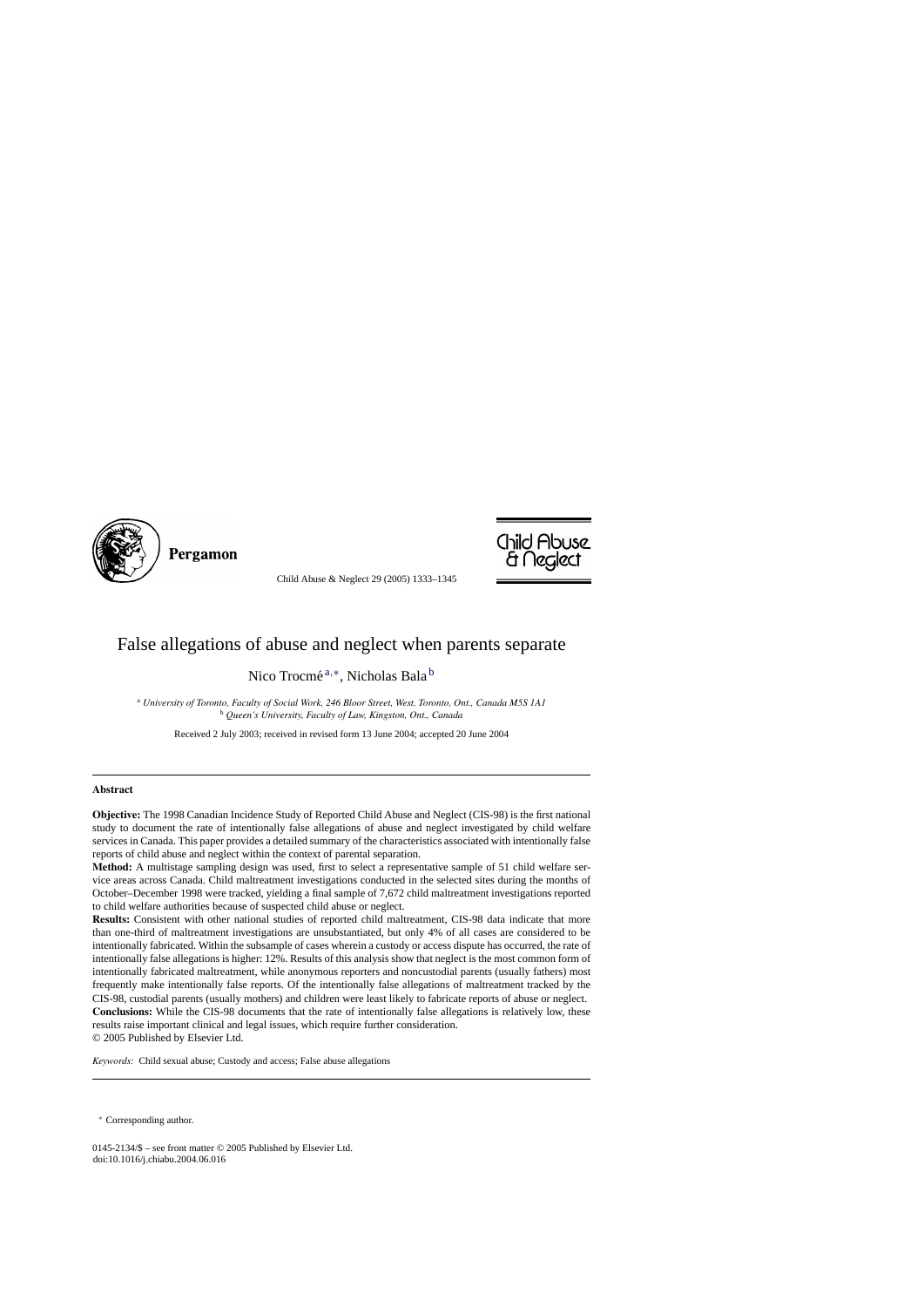# **Introduction**

There is a widespread misperception that there is a high incidence of intentionally false allegations of child abuse made by mothers in the context of parental separation and divorce in order to gain a tactical advantage or to seek revenge from their estranged partners.

Coining the term "Parental Alienation Syndrome" ([Gardner, 1999\),](#page-12-0) Columbia University psychiatrist Dr. Richard Gardner blames vindictive mothers for pressuring children to make false claims of sexual abuse in divorce custody disputes. While Gardner's work is largely discredited by clinical studies ([Faller,](#page-11-0) [1998\),](#page-11-0) and large-scale studies of custody and access disputes have found that sexual abuse allegations in the context of parental separation are relatively rare ([Thoennes & Tjaden, 1990\),](#page-12-0) there continue to be misperceptions about the problem of false allegations of child abuse and neglect.

During its 1998 hearings, the Canadian Special Parliamentary Joint Committee on Child Custody and Access heard heated testimony from fathers, men's groups, and professionals about the problem of false allegations of abuse in cases involving custody disputes. One witness was quoted as saying that false sexual abuse allegations were the "weapon of choice" of mothers in custody disputes. The Director of Legal Services for a local child welfare agency gave the Committee the "rough statistic" of "three of every five cases of alleged abuse ... involve custody and access." The director of another agency estimated that "only 15% of allegations made in divorce cases were likely true."

This article challenges some of the misperceptions about the frequency and characteristics of intentionally false allegations in child welfare investigations and their relationship to custody and access disputes, based on a study of 7,600 child welfare investigations conducted across Canada. The rate of intentionally false allegations is relatively low, though it is somewhat higher in cases of parental separation than in other contexts. It is more likely that a noncustodial parent (usually the father) will deliberately fabricate an allegation of abuse than for custodial parents (usually mothers) to fabricate such an allegation.

One of the major limitations of research done to date is the lack of information about the context in which intentionally false allegations arise. Research based on files identified through custody and access disputes has generally paid little attention to the differences between cases where false allegations are made and cases where they are not made. Similarly, research based on child protection cases does not distinguish between cases involving custody disputes and cases where intentionally false allegations may arise for other reasons. Previous research has also been limited with respect to the extent to which intentionally false allegations are compared to other unsubstantiated allegations.

Improving on existing research, the CIS-98 examines rates of false allegations arising in the context of a custody and access dispute. While malicious referrals should clearly be an important area of research, the high rates of unintentionally false allegations reported in some jurisdictions are also cause for concern ([Besharov, 1994;](#page-11-0) [Besharov & Laumann, 1996\).](#page-11-0) With an aim to fill the existing gap in false allegations research the CIS-98 distinguishes between unsuspected reports of child abuse and neglect, and allegations of maltreatment that remain suspected. The CIS-98 also distinguishes between maliciously made false allegations and other unsubstantiated allegations.

# *Unsubstantiated versus intentionally false allegations of abuse*

Definitional confusion is a common source of misunderstanding in the debate about the problem of false allegations of abuse. Rates on unsubstantiated abuse typically reported by child welfare services range from 30 to 70%. Sixty percent of investigations tracked in the United States reported by the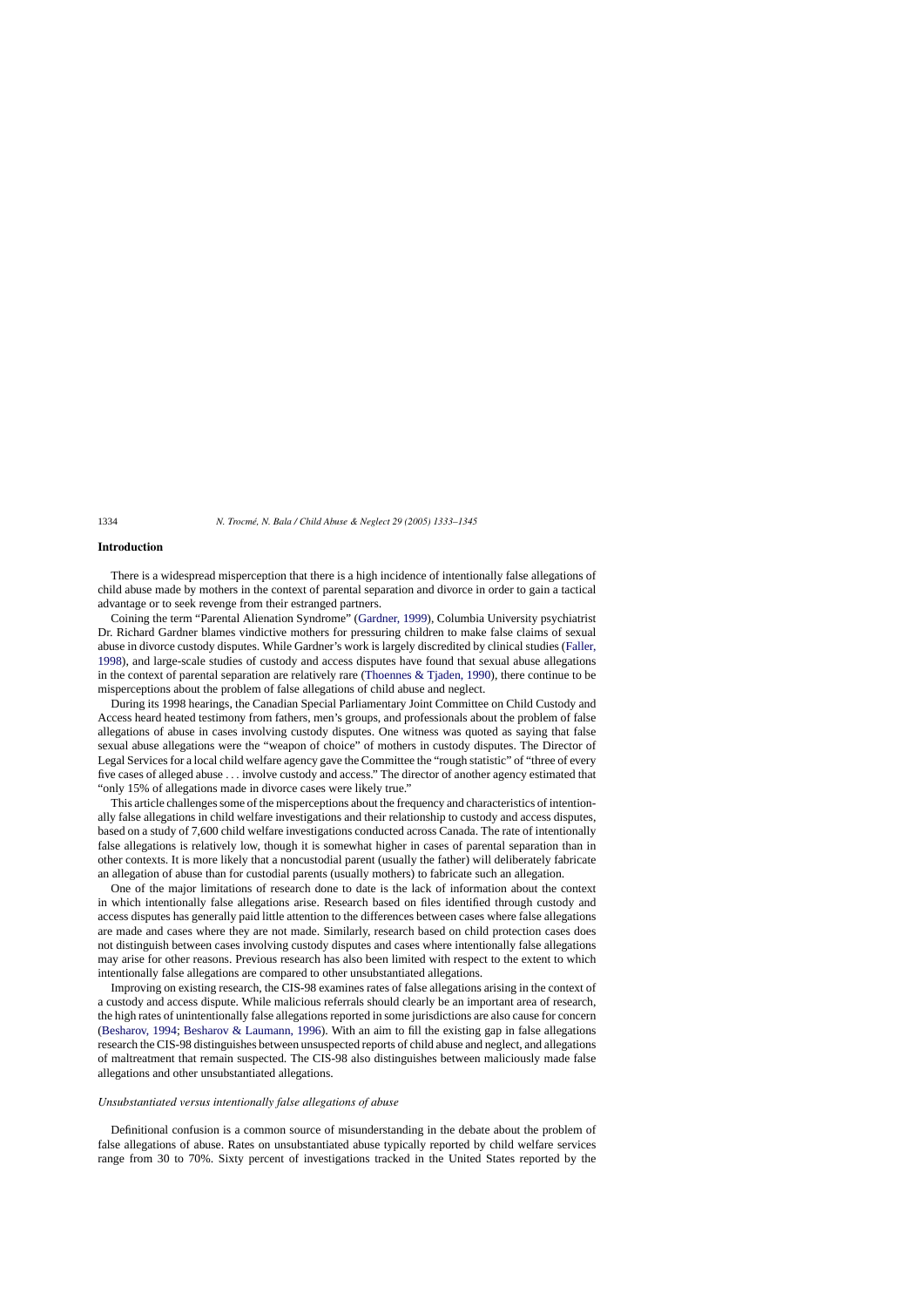third National Incidence Study were unsubstantiated (King, Trocmé,  $\&$  Thatte, 2003), while aggregated statistics reported for 2002 by the National Child Abuse and Neglect Data System indicate that 60.4% of cases were not substantiated ([US Department of Health and Human Services, 2002\).](#page-12-0) In contrast, in Canada, the 1998 Canadian Incidence Study of reported Child Abuse and Neglect (CIS-98) estimated a 33% rate of "unsubstantiated investigations" of child abuse and neglect [\(Trocme, MacLaurin, & Fallon,](#page-12-0) ´ [2001\).](#page-12-0) Unsubstantiated investigations must, however, be distinguished from intentionally false ones. Most unsubstantiated investigations are the result of well-intentioned reports triggered by a suspicious injury or concerning behavior or a misunderstood story. Mandatory reporting laws require the reporting of *reasonably suspected* child abuse or neglect, and do not expect reporters to conduct their own investigations prior to reporting.

In contrast to unsubstantiated allegations, intentionally false allegations are intentional fabrications that are made in the hope of manipulating the legal system, or are made to seek revenge against an estranged former partner, or may be the product of the emotional disturbance of the reporter. If there is a deliberate fabrication made, it is important to distinguish between cases in which it is a parent or other adult who is taking the lead in the fabricating from those where it is the child who is fabricating the allegation without adult influence.

It is also important to distinguish allegations that are clearly unsubstantiated or false, from those where abuse cannot be substantiated but remains suspected [\(Oates, Denson, Sirotnak, Gary, & Krugman,](#page-12-0) [2000\).](#page-12-0) Because many jurisdictions and studies do not distinguish between suspected, unsubstantiated and intentionally false allegations, confusion in the interpretation of investigation statistics is understandable. Five states tracked intentionally false allegations in the US in 2002; only 0.02% of investigations were classified in this category [\(US Department of Health and Human Services, 2002\).](#page-12-0) Intentionally false allegations were also separately tracked in the 1998 Canadian Incidence Study of Reported Child Abuse and Neglect (Trocmé et al., 2001). A third of the investigations tracked by the CIS-98 were unsubstantiated, with only 4% of all investigations being judged to have been triggered by intentionally false allegations of abuse or neglect. This paper presents an analysis of the factors associated with these intentionally false reports.

# *Previous research on intentionally false allegations of abuse*

Research on intentionally false allegations of abuse has been primarily conducted in three contexts: studies on the accuracy of children's recollections of abuse [\(Ceci & Bruck, 1993;](#page-11-0) [Roberts & Powell,](#page-12-0) [2001\);](#page-12-0) research examining adult's false allegations or false memories of child sexual abuse made by adult "survivors" [\(Brown, Scheflin, & Whitfield, 1999;](#page-11-0) [Flathman, 1999\);](#page-12-0) and studies examining false allegations in the context of custody disputes [\(Bala et al., 2001\).](#page-11-0) Research in the first two areas has already been extensively reviewed.

Research on false allegations of abuse made in the context of parental separation disputes falls into two categories: studies of divorce custody and access disputes where allegations of abuse arise, and studies of child protection investigations involving custody disputes. Five studies in the former category have examined intentionally false allegations of abuse arising in the context of a custody or access dispute. Rates of intentionally false allegations range from 23% [\(Bala & Schuman, 2000\)](#page-11-0) to 4.7% ([Faller &](#page-12-0) [DeVoe, 1995\),](#page-12-0) with three studies falling into a narrower 9–15% range ([Brown, Frederico, Hewitt, &](#page-11-0) [Sheehan, 1998;](#page-11-0) [Faller, 1991; Thoennes, 1988\).](#page-11-0) Three out of five of these studies only examined sexual abuse allegations, while the study with the highest rate of intentionally false allegations ([Bala & Schuman,](#page-11-0)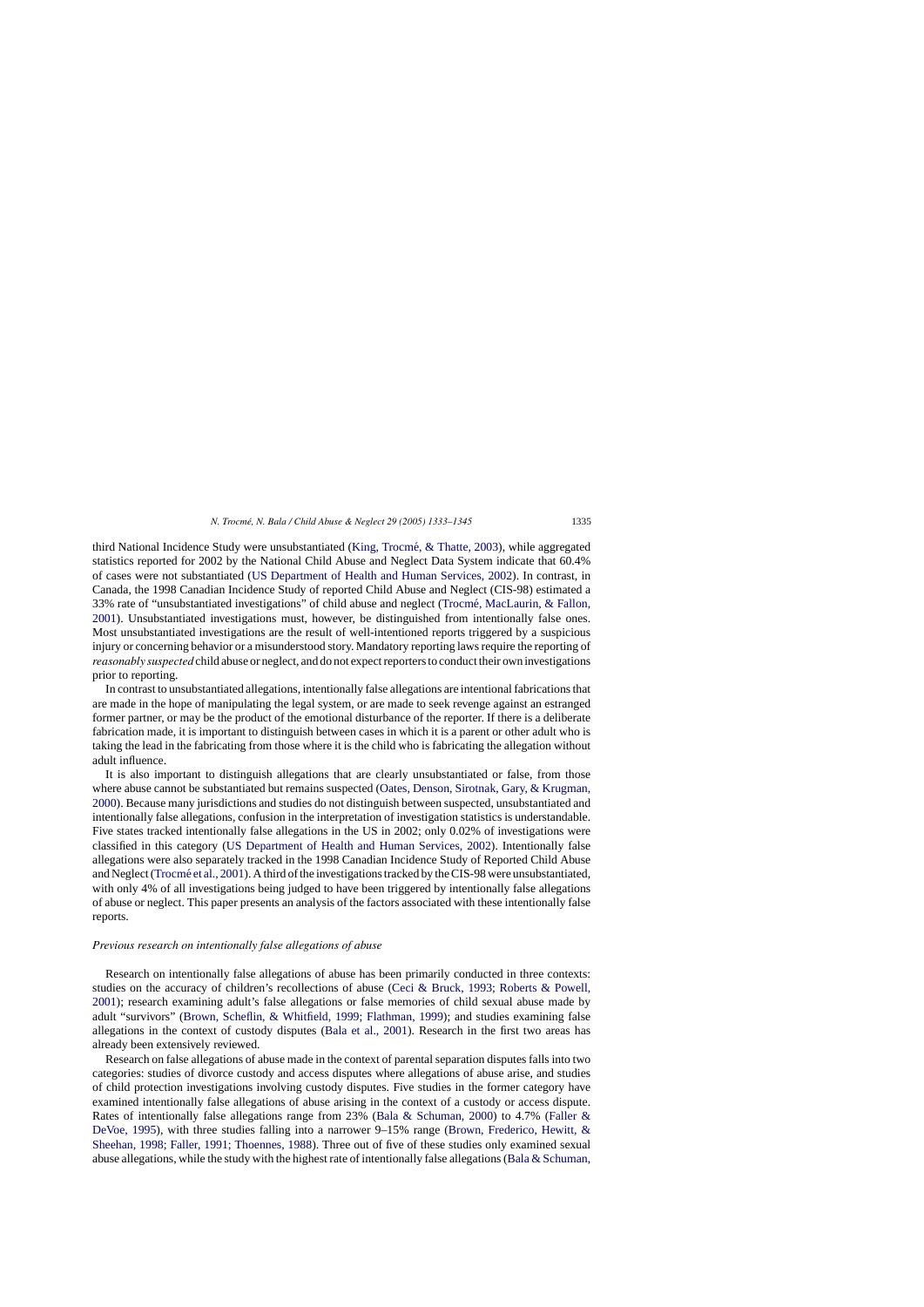[2000\)](#page-11-0) also included physical abuse allegations. It should be noted, however, that these studies are based on small samples of custody or access disputes where allegations of abuse had been made. Most of these studies involve cases that required litigation or further nonchild protection assessment to resolve. These types of cases are most likely to include those, which child protection investigations had difficulty in determining the validity of the allegation or in which there has been a deliberately false allegation that the child protection workers were unable to discover in the course of their investigation, requiring further independent assessment or litigation to resolve. This may explain why the rates of false allegations are higher in these studies than in the present paper.

If one considers studies based on larger samples of cases in which parents separate, the rate of deliberately false allegations of abuse is significantly lower than for the litigation-based studies. [Thoennes](#page-12-0) [and Tjaden \(1990\)](#page-12-0) review a sample of 9,000 court files involving parental separation or divorce and identified only 196 cases (2%) with allegations of sexual abuse. The child protection or court-based assessors involved in these cases believed that 50% of these 196 cases actually involved abuse, 33% were unsubstantiated, and 17% could not be determined. Although rates of intentionally false allegations were not documented, if one were to apply rates documented in other studies, where approximately 15% of abuse allegations were considered to be intentionally false, one would conclude that less than 0.3% of the custody and access cases in their sample involved an intentionally false allegation of child sexual abuse.

Four studies have examined rates of intentionally false allegations arising out of child protection investigations. In a study of 551 reports of child sexual abuse in Australia, [Oates et al. \(2000\)](#page-12-0) reported a 2.5% rate of false allegations. Rates of intentionally false allegations were equally low in other studies, for example 2.5% in an Ontario study of 2,447child abuse and neglect investigations (Trocmé, McPhee, [Tam, & Hay, 1994\).](#page-12-0) In a study of 576 child sexual abuse investigations in the United States, [Jones and](#page-12-0) [McGraw \(1987\)](#page-12-0) found that 6% of allegations made by parents and 2% of the allegations made by children could be classified as having been intentionally false. The highest rate of malicious and false reports, 8.5%, was reported in a study of 350 child sexual abuse investigations in the UK ([Anthony & Watkeys,](#page-11-0) [1991\).](#page-11-0)

# **Methodology**

The CIS-98 is the first national study of investigated child abuse and neglect cases conducted in Canada. The study collected information directly from child protection investigators. A multistage sampling design was used, first to select a representative sample of 51 child welfare service areas across Canada. Child maltreatment investigations conducted in the selected sites during the months of October–December 1998 were tracked, yielding a final sample of 7,672 child maltreatment investigations reported to child welfare authorities because of suspected child abuse or neglect. All but four sites were randomly selected from each province and territory. The four nonrandomly selected sites were included on the basis of representativeness and accessibility. To ensure adequate representation, Aboriginal child welfare authorities were sampled from a separate stratum. The estimated response rate was 90% and the item completion rate was over 95% on all questions. Using a standard set of definitions, study participants reported the results of their investigations, details about the specific maltreatment incidents, and child and family characteristics (Trocmé et al., 2001). While the CIS-98 is the most comprehensive national child maltreatment dataset available in Canada, it is important to note that the study did not track: (1) incidents that were not reported to child protection authorities; (2) reported cases that were screened out by child protection workers before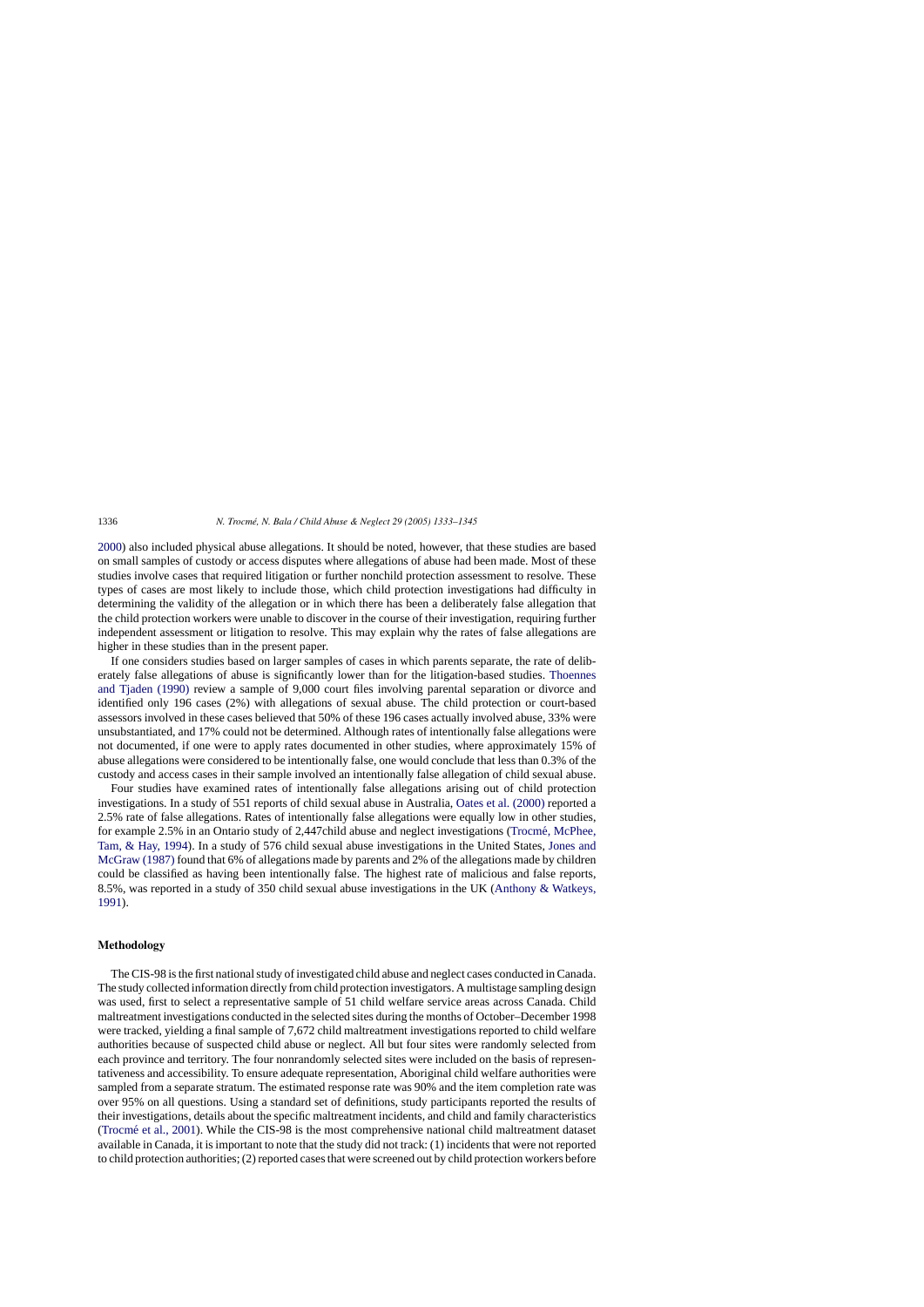being fully investigated; (3) new reports on cases already open by child protection authorities; (4) cases that were only investigated by the police; (5) cases involving separated parents who proceeded through the family courts without having a full child welfare investigation.

Twenty-two forms of maltreatment subsumed under four categories (physical abuse, sexual abuse, neglect, and emotional maltreatment) were tracked by the CIS. This classification reflects a fairly broad definition of child maltreatment, and includes several forms of maltreatment that are not specifically included in some provincial and territorial child welfare statutes. On the basis of the balance of evidence gathered during the investigation, the results of investigations were classified as substantiated, suspected, or unsubstantiated. In the unsubstantiated category, a further distinction was made by the investigating worker between unsubstantiated reports that were considered to have been made in good faith and unsubstantiated cases that were considered by the investigating child protection worker to have been intentionally false (i.e., that were made maliciously). The CIS-98 also collected information on sources of reports and key child and family characteristics, including household structure, household demographics, and two short parent and child risk factor checklists. Although the length of the questionnaire did not allow for detailed information on marital status and history, workers were asked to note if they were aware of an ongoing custody or access dispute between the parents.

Analyses presented in this paper include both weighted estimates ([Table 1\)](#page-5-0) and unweighted data describing the study sample of 7,672 investigations ([Tables 2–5\).](#page-6-0) While the weighted data provide relevant national estimates describing the scope of the problem of intentionally false allegations in Canada, the weighted data can be misleading when examining smaller subsamples within the study. Because the weights are designed to control for the sampling strategy used for the study (a disproportionate number of cases were collected from some jurisdictions), the weighted estimates in [Table 1](#page-5-0) should not be directly compared to the unweighted sample described in subsequent tables. Annual estimates in [Table 1](#page-5-0) were calculated by applying annualization and regionalization weights that reflect the sampling strategy used (see Trocmé et al., 2001 for details of weighting procedures). Variance estimates that take into consideration the stratified cluster sampling design were calculated using the replicate weights method with the WesVar PC JKn jacknife procedure ([Lehtonen & Pahkinen, 1995;](#page-12-0) [Westat, 2000\).](#page-12-0) Bivariate analyses (chi square) and multivariate analyses (logistic regression) were used to examine the relationship between source of referral, form of maltreatment, custody dispute, and false allegations. All significant results from the bivariate analyses were maintained in the multivariate model. Because the multivariate analyses do not add to the bivariate analyses, only the bivariate results are presented in the tables.

# **Findings**

An estimated 135,574 child maltreatment investigations were conducted in Canada in 1998, a rate of 21.58 investigations per thousand children. Forty-two percent of investigations were substantiated, and an additional 23% of investigations of maltreatment remained suspected [\(Table 1\).](#page-5-0) The remaining 35% of all investigations were considered to be unsubstantiated reports. While most (31%) of the reports of abuse that were unsubstantiated were considered to have been made in good faith, 4% of all reports were judged to have been intentionally false.

More than half (65%) of all reports of child abuse and neglect in the study sample were from professionals or staff involved in providing services to children and families, with schools (23%) and the police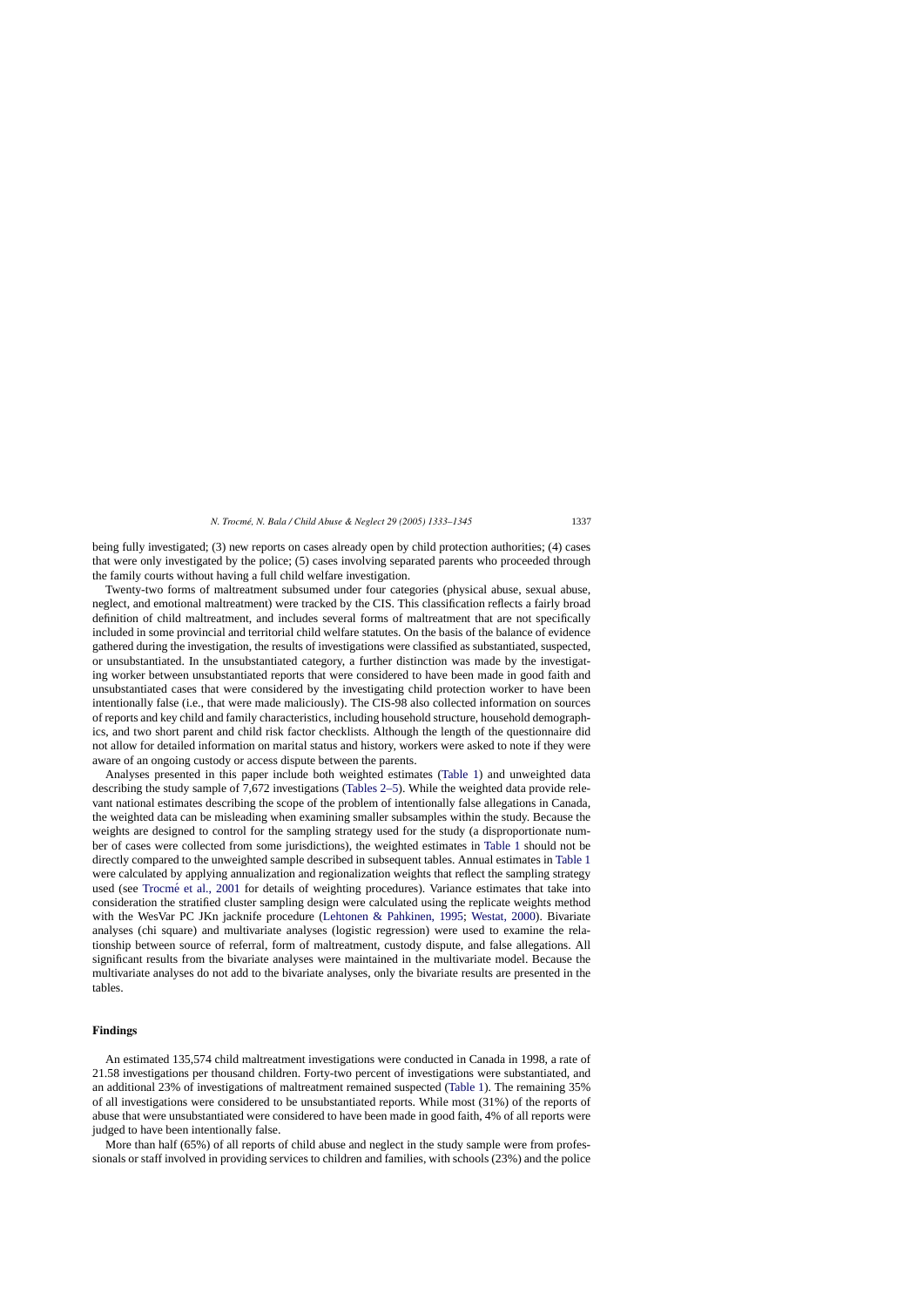<span id="page-5-0"></span>

|                                   | Maltreated children         | Estimated number of<br>maltreated children |      |        | 95% confidence interval | Estimated rate of                         | 95% confidence interval |       |
|-----------------------------------|-----------------------------|--------------------------------------------|------|--------|-------------------------|-------------------------------------------|-------------------------|-------|
|                                   | (study sample) <sup>*</sup> | in Canada (1998)                           |      | Lower  | Upper                   | maltreated children<br>per 1,000 children | Lower                   | Upper |
| Level of substantiation           |                             |                                            |      |        |                         |                                           |                         |       |
| Substantiated                     | 3,568                       | 56,541                                     | 42%  | 39,450 | 73,631                  | 9.00                                      | 6.28                    | 11.71 |
| Suspected                         | 1,391                       | 31,159                                     | 23%  | 22,760 | 39,557                  | 4.96                                      | 3.62                    | 6.29  |
| Unsubstantiated, good faith       | 2,397                       | 42,552                                     | 31%  | 27,412 | 57,692                  | 6.77                                      | 4.36                    | 9.18  |
| Intentionally false               | 316                         | 5,322                                      | 4%   | 3,158  | 7,486                   | 0.85                                      | 0.50                    | 1.19  |
| Total maltreatment investigations | 7,672                       | 135,574                                    | 100% | 97,379 | 173,767                 | 21.58                                     | 15.49                   | 27.65 |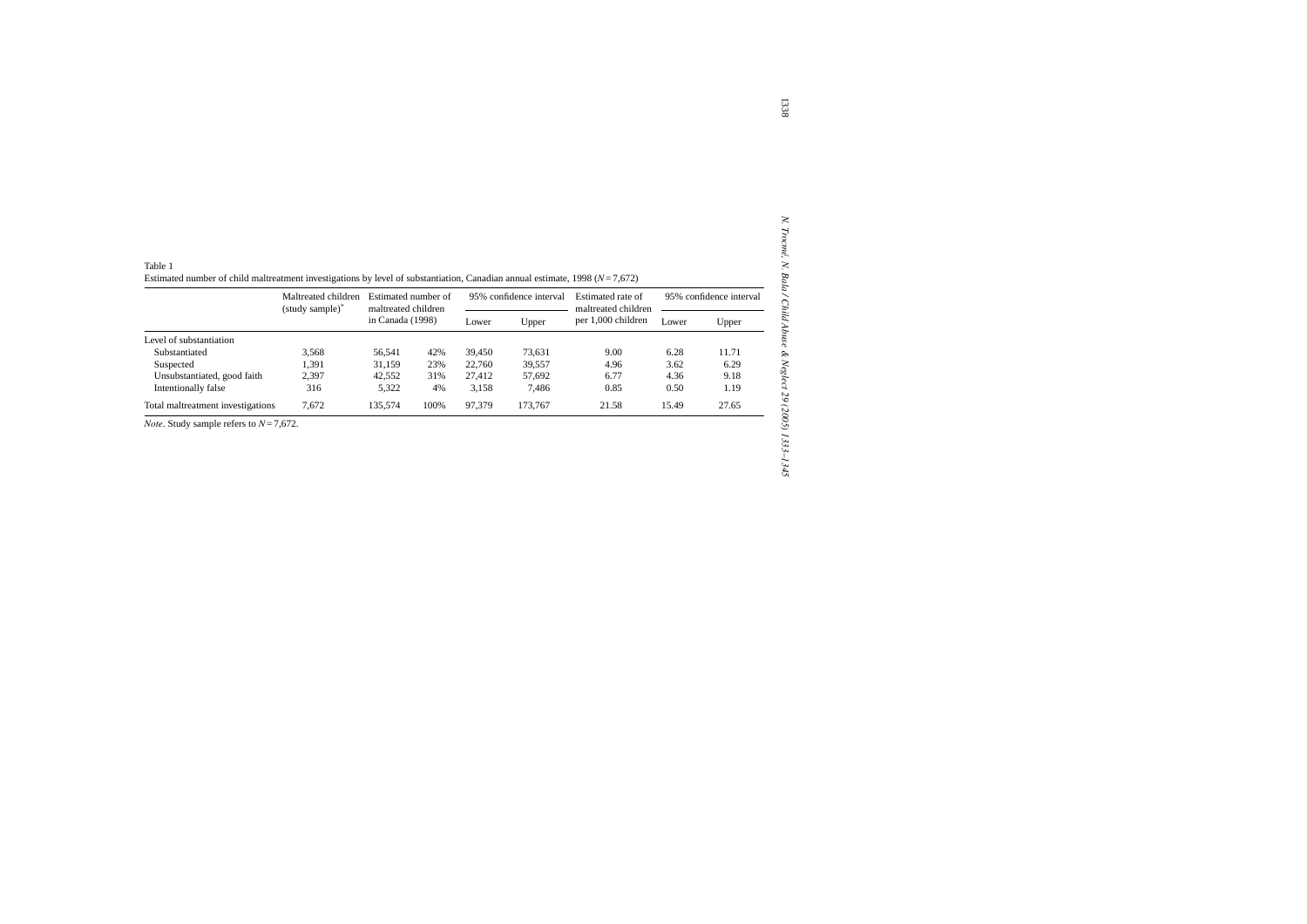<span id="page-6-0"></span>

|                                                    | Custodial<br>parent |           | Reported<br>child    |           |           | Noncustodial<br>parent | Rel/neigh/acq |           | School    |           |          | Police    | Other/<br>Professional |           |           | Anonymous  |              | Total       |
|----------------------------------------------------|---------------------|-----------|----------------------|-----------|-----------|------------------------|---------------|-----------|-----------|-----------|----------|-----------|------------------------|-----------|-----------|------------|--------------|-------------|
| Number of investigations (row%)                    |                     | 513(7)    |                      | 166(3)    |           | 313(4)                 | 1,253(17)     |           |           | 1,680(23) |          | 862 (12)  |                        | 2,178(30) |           | 265(4)     |              | 7,230 (100) |
| Substantiated                                      | 240                 | 47%       | 89                   | 54%       | 104       | 33%                    | 500           | 40%       | 745       | 44%       | 520      | 60%       | 1,063                  | 49%       | 42        | 16%        | 3,303        | 46%         |
| Suspected                                          | 124                 | 24%       | 29                   | 17%       | 47        | 15%                    | 204           | 16%       | 328       | 20%       | 138      | 16%       | 419                    | 19%       | 40        | 15%        | 1,329        | 18%         |
| Un-substantiated good faith<br>Intentionally false | 137<br>12           | 27%<br>2% | 41<br>$\overline{7}$ | 25%<br>4% | 117<br>45 | 37%<br>15%             | 455<br>94     | 36%<br>8% | 589<br>18 | 35%<br>1% | 195<br>9 | 23%<br>1% | 655<br>41              | 30%<br>2% | 118<br>65 | 44%<br>25% | 2,307<br>291 | 32%<br>4%   |
| Total maltreatment investigations                  | 513                 | 100%      | 166                  | 100%      | 313       | 100%                   | 1,253         | 100%      | 1,680     | 100%      | 862      | 100%      | 2,178                  | 100%      | 265       | 100%       | 7,230        | 100%        |
|                                                    |                     |           |                      |           |           |                        |               |           |           |           |          |           |                        |           |           |            |              |             |
|                                                    |                     |           |                      |           |           |                        |               |           |           |           |          |           |                        |           |           |            |              |             |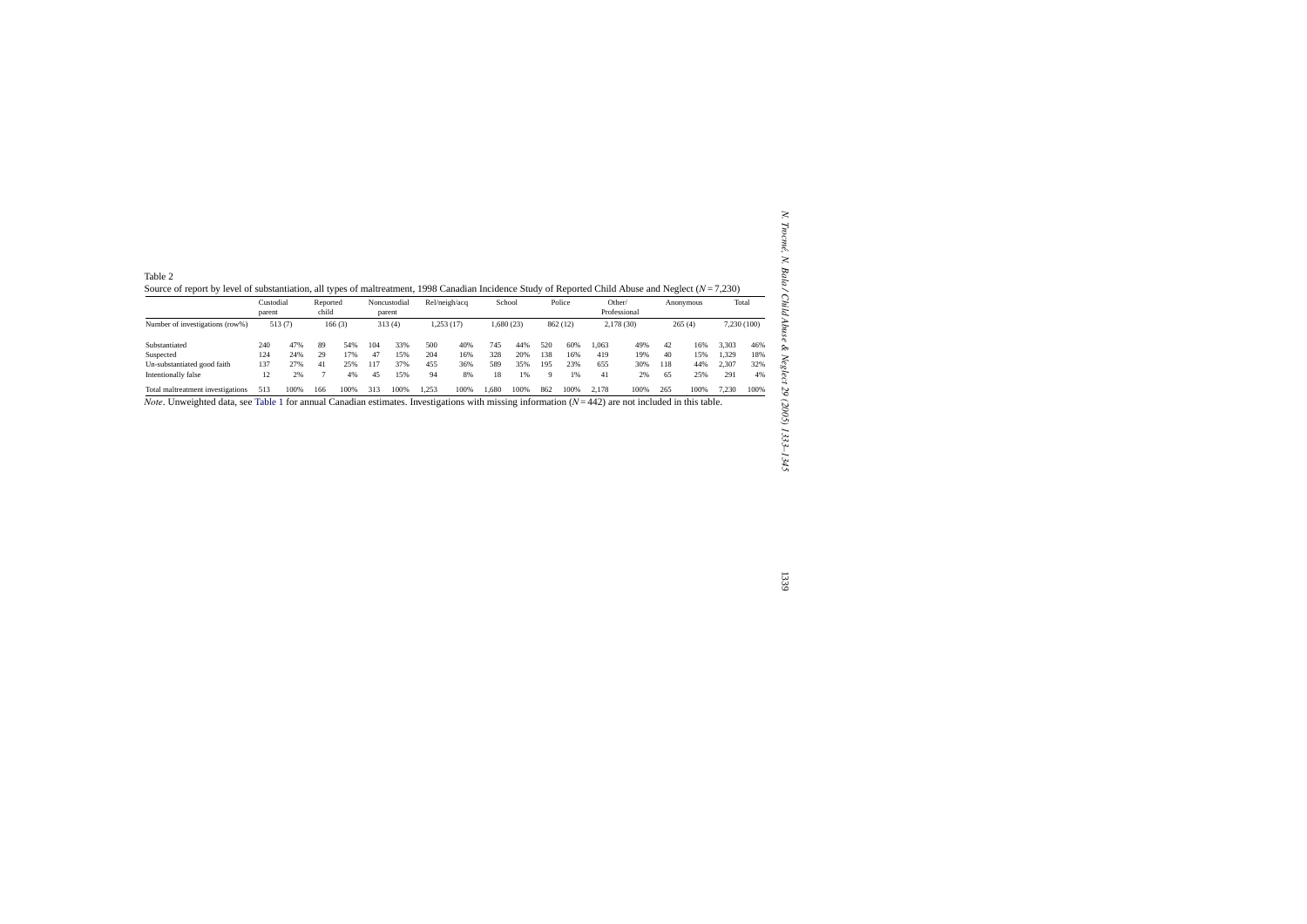<span id="page-7-0"></span>Table 3

|             | Primary form of maltreatment by level of substantiation, 1998 Canadian Incidence Study of Reported Child Abuse and Neglect |  |  |  |
|-------------|----------------------------------------------------------------------------------------------------------------------------|--|--|--|
| $(N=7,672)$ |                                                                                                                            |  |  |  |

|                                 | Physical abuse<br>2,349(31) |      | Sexual abuse<br>798 (10) |      | Neglect<br>3,257(42) |      | Emotional<br>maltreatment<br>1,268(17) |      | Total<br>7,672 (100) |      |
|---------------------------------|-----------------------------|------|--------------------------|------|----------------------|------|----------------------------------------|------|----------------------|------|
| Number of investigations (row%) |                             |      |                          |      |                      |      |                                        |      |                      |      |
| Level of substantiation         |                             |      |                          |      |                      |      |                                        |      |                      |      |
| Substantiated                   | 882                         | 38%  | 306                      | 38%  | 1.624                | 50%  | 756                                    | 60%  | 3,568                | 47%  |
| Suspected                       | 421                         | 18%  | 162                      | 20%  | 513                  | 16%  | 295                                    | 23%  | 1,391                | 18%  |
| Unsubstantiated                 | 948                         | 40%  | 287                      | 36%  | 968                  | 30%  | 194                                    | 15%  | 2,397                | 31%  |
| Intentionally false             | 98                          | 4%   | 43                       | 6%   | 152                  | 4%   | 23                                     | 2%   | 316                  | 4%   |
| Total                           | 2.349                       | 100% | 798                      | 100% | 3.257                | 100% | 1.268                                  | 100% | 7.672                | 100% |

*Note*. Unweighted data, see [Table 1](#page-5-0) for annual Canadian estimates.

#### Table 4

Source of false reports by primary form of maltreatment, 1998 Canadian Incidence Study of Reported Child Abuse and Neglect (*N*= 316)

|                                 | Physical abuse<br>98 (31) |      | Sexual abuse<br>43(14) |      |          | Neglect |                | Emotional<br>maltreatment |          | Total |  |
|---------------------------------|---------------------------|------|------------------------|------|----------|---------|----------------|---------------------------|----------|-------|--|
| Number of investigations (row%) |                           |      |                        |      | 152 (48) |         | 23(7)          |                           | 316(100) |       |  |
| Source of false report          |                           |      |                        |      |          |         |                |                           |          |       |  |
| Custodial parent                | 2                         | 2%   | 8                      | 19%  | 2        | 1%      | $\overline{0}$ | $0\%$                     | 12       | 4%    |  |
| Reported child                  | 5                         | 5%   | $\theta$               | 0%   |          | 1%      |                | 4%                        |          | 2%    |  |
| Noncustodial parent             | 12                        | 12%  | 7                      | 16%  | 22       | 14%     | 4              | 18%                       | 45       | 14%   |  |
| Rel/neigh/acq                   | 27                        | 28%  | 6                      | 14%  | 53       | 35%     | 8              | 35%                       | 94       | 30%   |  |
| Other                           | 26                        | 27%  | 8                      | 19%  | 27       | 18%     | 7              | 30%                       | 68       | 21%   |  |
| Anonymous                       | 21                        | 21%  | 7                      | 16%  | 34       | 22%     | 3              | 13%                       | 65       | 21%   |  |
| Missing/unknown                 | 5                         | 5%   | 7                      | 16%  | 13       | 9%      | $\theta$       | 0%                        | 25       | 8%    |  |
| Total false allegations         | 98                        | 100% | 43                     | 100% | 152      | 100%    | 23             | 100%                      | 316      | 100%  |  |

*Note*. Unweighted data, see [Table 1](#page-5-0) for annual Canadian estimates.

#### Table 5

Custody dispute by level of substantiation by source of report, 1998 Canadian Incidence Study of Reported Child Abuse and Neglect (*N*= 7,509)

|                                   |       | No custody dispute |     | Custody dispute | Total       |      |  |
|-----------------------------------|-------|--------------------|-----|-----------------|-------------|------|--|
| Custody dispute (row%)            |       | 6,606(88)          |     | 903(12)         | 7,509 (100) |      |  |
| Level of substantiation           |       |                    |     |                 |             |      |  |
| Substantiated                     | 3.134 | 47%                | 358 | 40%             | 3.492       | 47%  |  |
| Suspected                         | 1.224 | 19%                | 129 | 14%             | 1,353       | 18%  |  |
| Unsubstantiated                   | 2.049 | 31%                | 307 | 34%             | 2,356       | 31%  |  |
| Intentionally false               | 199   | 3%                 | 109 | 12%             | 308         | 4%   |  |
| Total maltreatment investigations | 6.606 | 100%               | 903 | 100%            | 7.509       | 100% |  |

*Note.* Unweighted data, see [Table 1](#page-5-0) for annual Canadian estimates. Investigations with missing information  $(N = 163)$  are not included in this table.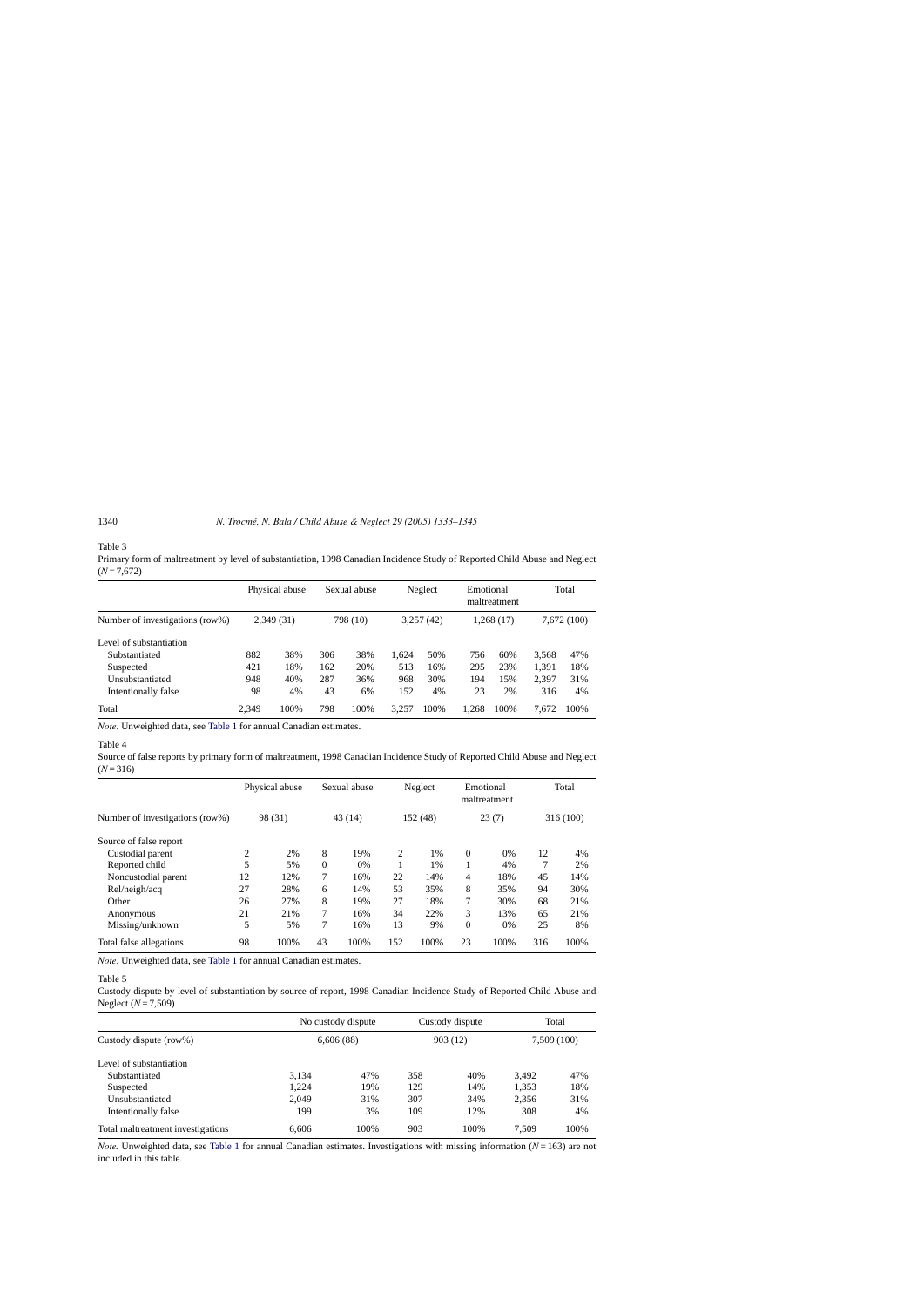(12%) providing the largest proportion of reports ([Table 2\).](#page-6-0) Over a quarter (31%) of reports were from family members, including postseparation custodial parents (7%), noncustodial parents (4%), relatives (17%), and the children themselves (3%).

As shown in [Table 2,](#page-6-0) substantiation rates vary significantly by source of report, with reports from the police (60%), custodial parents (47%), and children (54%) being generally most likely to be substantiated, while noncustodial parents have a lower substantiation rate (33%), and anonymous reports being least likely to be substantiated (16%) ( $\chi^2$  = 220.19, *df* = 7, *p* = .001). The rate of intentionally false allegations varied even more dramatically. Approximately, 1% of reports from the police and schools were considered to have been intentionally false, while 25% of reports from anonymous sources, and 15% of reports from noncustodial parents being classified as intentionally false reports, though only 2% of reports from custodial parents were classified as intentionally false ( $\chi^2$  = 501.87, *df* = 7, *p* = .001). The fact that a report was considered to be intentionally false did not necessarily mean that the reporter was dishonest, as it is not uncommon for a professional or other person to make a report in good faith, which on subsequent investigation proves to have been disclosed to the reporter with the intent of deceiving that person and others.

[Table 3](#page-7-0) presents substantiation rates by form of reported maltreatment. Rates of substantiation were highest in cases of neglect (50%) and emotional maltreatment (60%) ( $\chi^2$  = 199.54, *df* = 3, *p* = .001). Although the rate of intentionally false reports was highest in cases of sexual abuse (6%), neglect cases accounted for 152 (48%) of the total 316 cases of false allegations ( $\chi^2$  = 22.80, *df* = 3, *p* = .001). In total, 43 intentionally false allegations in the CIS sample were made because of sexual abuse, yielding a national annual estimate of 591 investigations per year across Canada (95% confidence interval: 122–1,060).

[Table 4](#page-7-0) provides a further breakdown of false reports by source of report and primary form of maltreatment. No false allegations of sexual abuse were made by children in the study sample, and only 17% were made by relatives (like grandparents), neighbors, or family acquaintances, whereas 22% were made by custodial parents. The most frequent type of false allegation made were allegations of neglect reported by relatives, neighbors, or acquaintances.

In 12% of all investigations in the CIS sample  $(N=903)$ , the child protection workers noted in their files that a custody or access dispute was ongoing ([Table 5\).](#page-7-0) Rates of substantiation were significantly lower in cases involving separated parents who were engaged in a custody or access dispute (40%) compared to cases where no dispute was noted (47%) ( $\chi^2$  = 19.4, *df* = 1, *p* = .001). Conversely, rates of false allegations were significantly higher in these cases: 12% in cases involving custody or access disputes compared to only 3% in other cases ( $\chi^2 = 165.71$ ,  $df = 1$ ,  $p = .001$ ). A custody or access dispute was noted in over a third (199 out of 308 cases) of all cases judged to be intentionally false allegations. The CIS-98 documented only two intentionally false allegations made *against* noncustodial fathers.

[Table 6](#page-9-0) provides a further breakdown of intentionally false reports by source of report and by custody dispute. Noncustodial parents were responsible for 43% of intentionally false reports in cases involving custody or access disputes, with relatives, neighbors, or acquaintances accounting for another 19% of these cases. Custodial parents (14%) and children (2%) were responsible for relatively few intentionally false allegations in cases arising in a context in which there was an ongoing dispute over custody or access. This indicates that the problem of deliberate fabrication by noncustodial parents (largely fathers) is more prevalent than deliberate fabrications of abuse by custodial parents (largely mothers) and their children.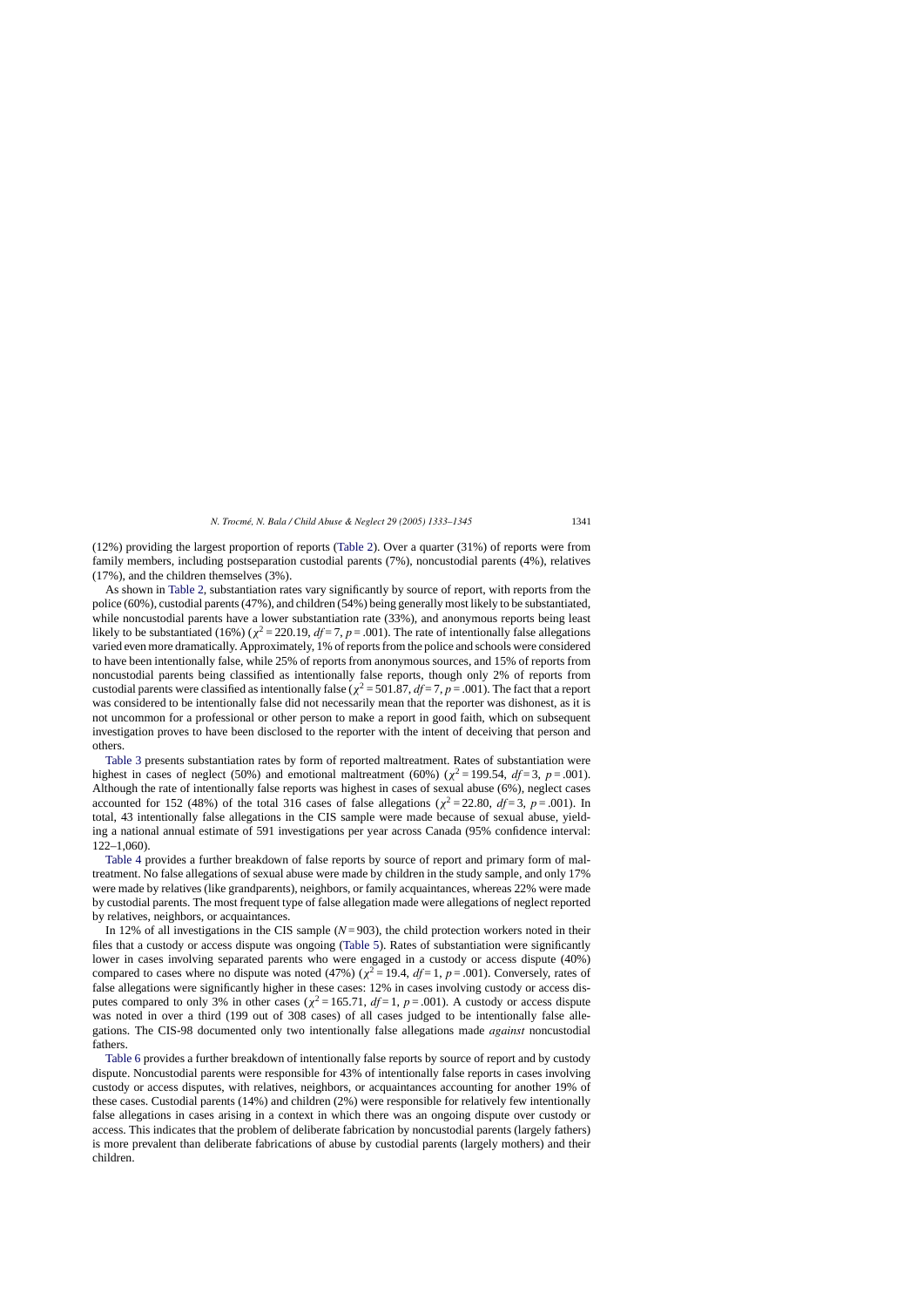|                                   |     | No custody dispute |        | Custody dispute | Total |           |  |
|-----------------------------------|-----|--------------------|--------|-----------------|-------|-----------|--|
| Custody dispute (row%)            |     | 197 (70)           | 86(30) |                 |       | 283 (100) |  |
| Source of allegation              |     |                    |        |                 |       |           |  |
| Custodial parent                  | 0   | 0%                 | 12     | 14%             | 12    | 4%        |  |
| Reported child                    | 5   | 3%                 | 2      | 2%              | 7     | 3%        |  |
| Noncustodial parent               | 5   | 3%                 | 37     | 43%             | 42    | 15%       |  |
| Rel/neigh/acq                     | 75  | 38%                | 16     | 19%             | 91    | 32%       |  |
| Other                             | 52  | 26%                | 16     | 19%             | 68    | 24%       |  |
| Anonymous                         | 60  | 30%                | 3      | 3%              | 63    | 22%       |  |
| Total maltreatment investigations | 197 | 100%               | 86     | 100%            | 283   | 100%      |  |

<span id="page-9-0"></span>Table 6

Sources of false allegations involving intentionally false allegations by custody dispute (*N*= 283)

*Note.* The person who is making the report may not be the person who made the intentionally false allegations, e.g., a professional might have in good faith reported an allegation that was fabricated by a parent. Unweighted data, see [Table 1](#page-5-0) for annual Canadian estimates. False allegations with missing data  $(N=33)$  are not included in this table.

# **Discussion**

The 4% rate of intentionally false allegations documented in the CIS-98 falls well within the range documented in previous studies of investigated child abuse or neglect [\(Jones & McGraw, 1987;](#page-12-0) [Oates et](#page-12-0) al., 2000; Trocmé et al., 1994). Within the subsample of cases involving custody and access disputes, the rate of intentionally false allegations is higher, 12%, but also falls within the range documented in studies of custody disputes involving allegations of abuse (Anthony & Watkeys, 1991; Brown et al., 1998; [Faller &](#page-12-0) [DeVoe, 1995;](#page-12-0) [Thoennes & Tjaden, 1990\).](#page-12-0) Findings from the CIS-98 add to this literature in two important ways. First, this is the first large-sample national study to examine intentionally false allegations. Second, it examines a broader array of characteristics associated with intentionally false allegations. The latter reveals a number of surprising findings: (a) intentionally false allegations of child neglect are far more common than intentionally false allegations of abuse; (b) when parents have separated, noncustodial parents (usually fathers) are more likely to make intentionally false allegations than are custodial parents (usually mothers); and (c) the largest source of intentionally false allegations is through neighbors, relatives, and acquaintances, though anonymous sources are also a significant source of intentionally false allegations. The results also confirm that children are very rarely the source of intentionally false allegations of sexual abuse.

Abuse investigations are by their very nature intrusive and upsetting events, especially in emotionally charged situations such as when parents have separated. While intentionally false allegations of abuse are not as common as has been claimed by some critics of the child protection system, the possibility that allegations of abuse can in some instances be fabricated raises important clinical and legal issues that need to be better understood.

Intentionally false allegations in the context of parental separation are not as prevalent as suggested by some fathers' rights advocates and critics of the child protection system. The findings presented in this paper nevertheless indicate that high rates of unsubstantiated maltreatment may be a problem requiring further examination, especially in situations involving custody and access disputes. Nearly half of the investigations involving custody or access disputes proved to be unsubstantiated. Most of these appear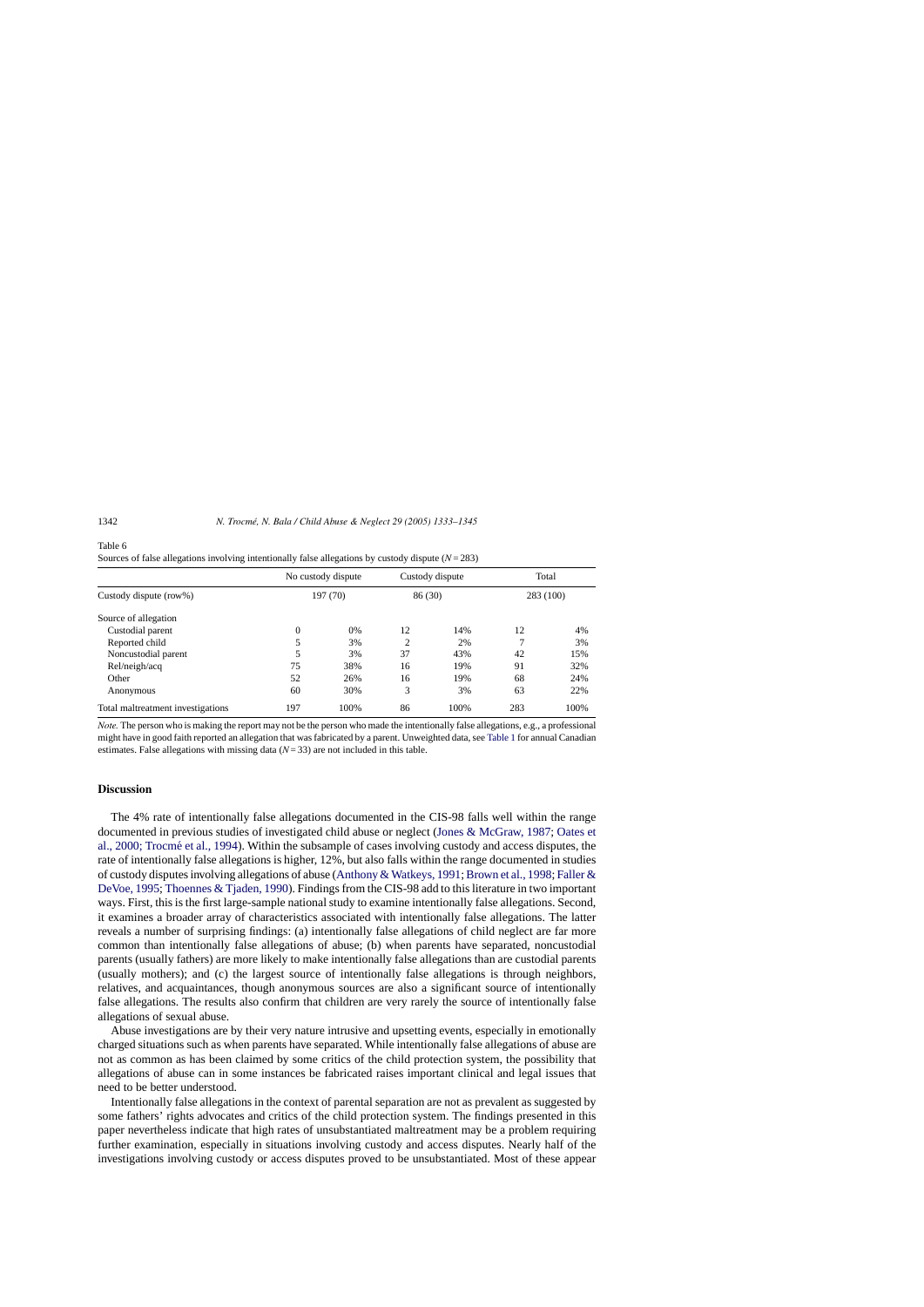to be reports made in good faith in response to circumstances that indicated that abuse or neglect may have occurred. In the conflictual and emotionally charged environment of a custody or access dispute, communication between the parents is likely to be poor and one might expect a higher likelihood of misunderstanding or misinterpretation leading to such allegations [\(Bala & Schuman, 2000\).](#page-11-0)

Although not necessarily instigated in a malicious fashion, investigations in these cases are nevertheless intrusive and may further complicate a difficult situation. A better understanding of the characteristics and circumstances associated with these unsubstantiated allegations is, therefore, needed.

The CIS-98 findings also point to the particularly problematic and understudied category of investigations where abuse or neglect can be neither substantiated nor unsubstantiated. Over one-fifth of all investigations tracked by the study were inconclusive. Although some of these investigations may have been resolved upon further assessment, the CIS-98 only gathered information after completion of the initial investigation, usually within 3 months of the allegation. Cases that remain unresolved leave the child and the alleged perpetrator in very difficult and potentially dangerous positions. Uncertain outcomes are very stressful for everyone involved in a case, and pose the risk of either exposing a child to further harm or unjustifiably interfering with the relationship between a nonabusive parent and a child.

# **Limitations**

It is important to note that in this study the finding of a false allegation is a clinical judgment made by the investigating child welfare worker. Despite their best intentions, an error in clinical judgment may occur both with respect to the worker's perception of the reporter's intentionality, and also in terms of verifying that the allegation is indeed false.

The judgment of veracity and intentionality of the allegations was not independently verified. Similarly, information about custody disputes was provided by the investigating worker and was not verified through court records.

It should also be noted that the CIS-98 only tracks reports to child protection authorities and does not include reports investigated only by the police.

# **Conclusion**

The issue of unsubstantiated allegations is a serious one for professionals in the child protection and justice systems, and even more for the children involved and their parents. Being subjected to a child protection investigation that ultimately proves unsubstantiated is an intrusive and often highly stressful experience for children and parents, and in some cases parents will only "clear their name" after incurring large expenses for lawyers and assessors.

The data presented here clearly reveal that rates of deliberate fabrication of abuse by custodial parents is relatively low, alleviating the concerns that there is a widespread problem of custodial parents trying to manipulate the legal system or seek vengeance against their former partners. However, the data also reveal that the issue of unsubstantiated and suspected allegations is significant, especially in the context of parental separation. Custody disputes represent a significant portion of all child protection investigations and this is a context in which there is a high rate of unsubstantiated allegations.

While intentionally false allegations are a significant issue, undue emphasis placed on fabricated allegations may be diverting attention from the more prevalent problems of unsubstantiated allegations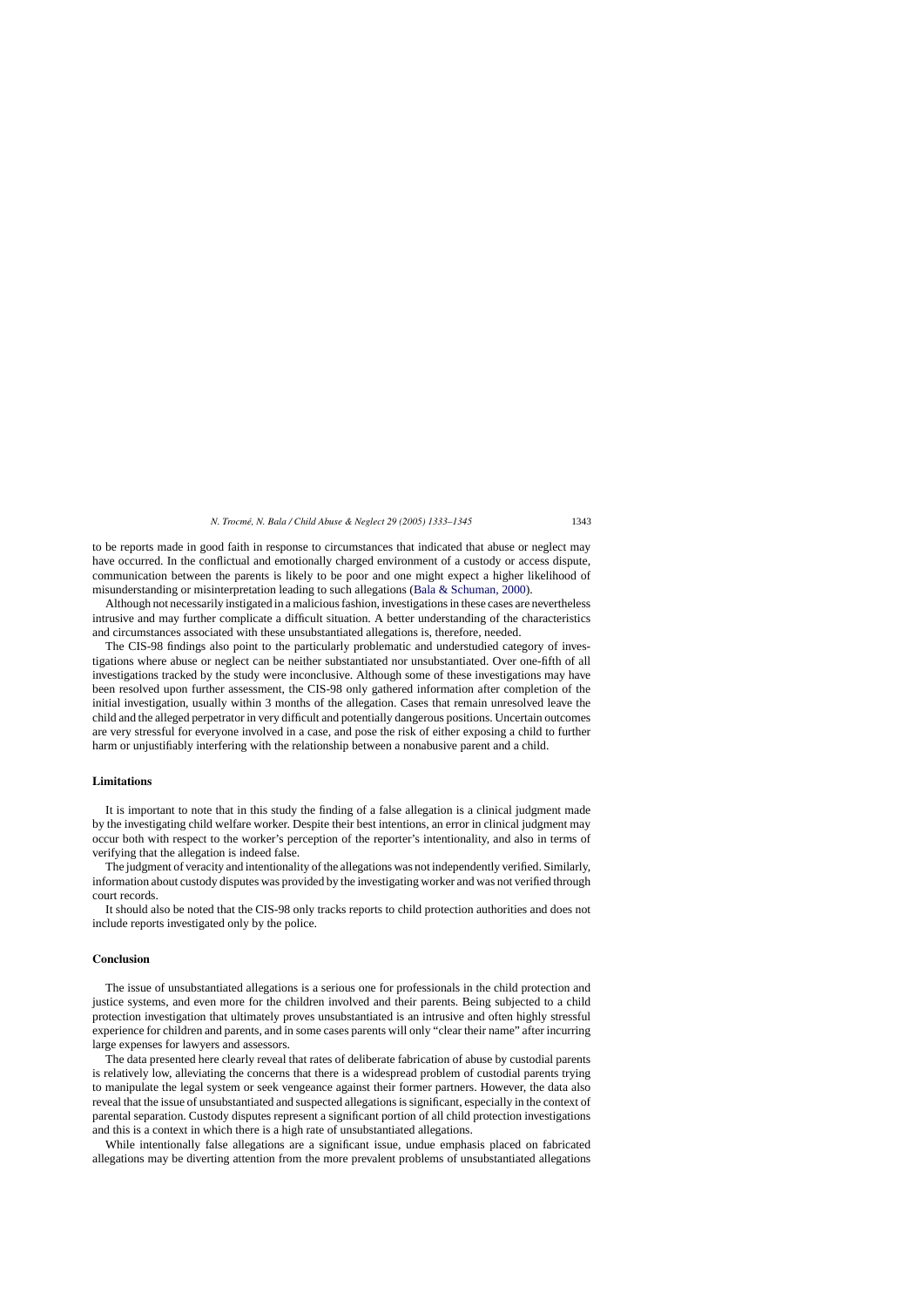<span id="page-11-0"></span>made in good faith and unresolved investigations where suspicions of abuse or neglect remain but cannot be confirmed. Improved investigation and assessment techniques and more extensive training for child protection workers may help to resolve some cases where maltreatment is difficult to confirm or rule out. High rates of unsubstantiated maltreatment, however, can only be addressed by changing reporting practices. Training professionals who work with children to identify abuse and neglect more accurately may be one avenue needing to be explored (Donohue, Carpin, Alvarez, Ellwood, & Jones, 2002; [Hawkins](#page-12-0) [& McCallum, 2001;](#page-12-0) [Reiniger, Robison, & McHugh, 1995\).](#page-12-0) There has been a small number of wellpublicized cases which provide dramatic illustrations of the dangers of inadequately trained professionals using faulty diagnostic methods to identify suspected abuse and also points to the tragic problems that can result from biased investigations ([Harris, 1998;](#page-12-0) [Kvello v. Miazga, 2003;](#page-12-0) [Ross, 1997\).](#page-12-0) In the New Jersey v. Michaels case, a day care worker was convicted of sexually abusing children in a day care setting and was imprisoned for 5 years (see [Ross, 1997](#page-12-0) for details). Her conviction was overturned by the New Jersey Supreme Court, which ruled that the police interrogations of the children were highly suggestive and that the children were pressured into making unfounded allegations. While small in number, these cases had traumatic consequences for the children and falsely accused adults, and undermine public confidence in the child protection system.

Developing more flexible case consultation protocols is another avenue for avoiding unnecessary investigations. Inflexible directives to report to child protection authorities all cases of domestic violence involving children has lead in some Canadian jurisdictions to dramatic increases in investigations with little consideration being given to case-specific situations that may or may not warrant investigative responses (Trocmé, Fallon,  $\&$  MacLaurin, 2005). The differential response initiatives that are being developed in a growing number of jurisdictions may also provide professionals who have concerns about a child's family situation with an alternative to making a formal allegation of abuse or neglect [\(Waldfogel, 1998\).](#page-12-0)

# **References**

- Anthony, G., & Watkeys, J. (1991). False allegations in child sexual abuse: The pattern of referral in an area reporting is not mandatory. *Children and Society*, *5*(2), 111–122.
- Bala, N., Paetsch, J., Trocmé, N., Schuman, J., Tanchak, S., & Hornick, J. (2001). *Allegations of child abuse in the context of parental separation: A discussion paper*. Department of Justice Canada, Research Report, 2001–FCY–4E.
- Bala, N., & Schuman, J. (2000). Allegations of sexual abuse when parents have separated. *Canadian Family Law Quarterly*, *17*, 191–241.
- Besharov, D. J. (1994). Responding to child sexual abuse: The need for a balanced approach. *The Future of Children*, *4*(2), 135–155.
- Besharov, D., & Laumann, L. (1996). Child abuse reporting. *Society*, *33*(4), 40–47.
- Brown, T., Frederico, M., Hewitt, L., & Sheehan, R. (1998). Problems and solutions in the management of child abuse allegations in custody and access disputes in the family court. *Family and Conciliation Courts Review*, *36*(4), 431–443.
- Brown, D., Scheflin, A., & Whitfield, C. (1999). Recovered memories: The current weight of the evidence in science and in the courts. *Journal of Psychiatry & Law*, *27*(1), 5–156.
- Ceci, S. J., & Bruck, M. (1993). The suggestibility of the child witness: A historical review and synthesis. *Psychological Bulletin*, *113*, 403–439.
- Donohue, B., Carpin, K., Alvarez, K., Ellwood, A., & Jones, R. (2002). A standardized method of diplomatically and effectively reporting child abuse to state authorities. *Behavior Modification*, *26*(5), 684–699.
- Faller, K. (1991). Possible explanations for child sexual abuse allegations in divorce. *American Journal of Orthopsychiatry*, *61*(1), 86–91.
- Faller, K. (1998). The parental alienation syndrome: What is it and what data support it? *Child Maltreatment*, *3*(2), 100–115.